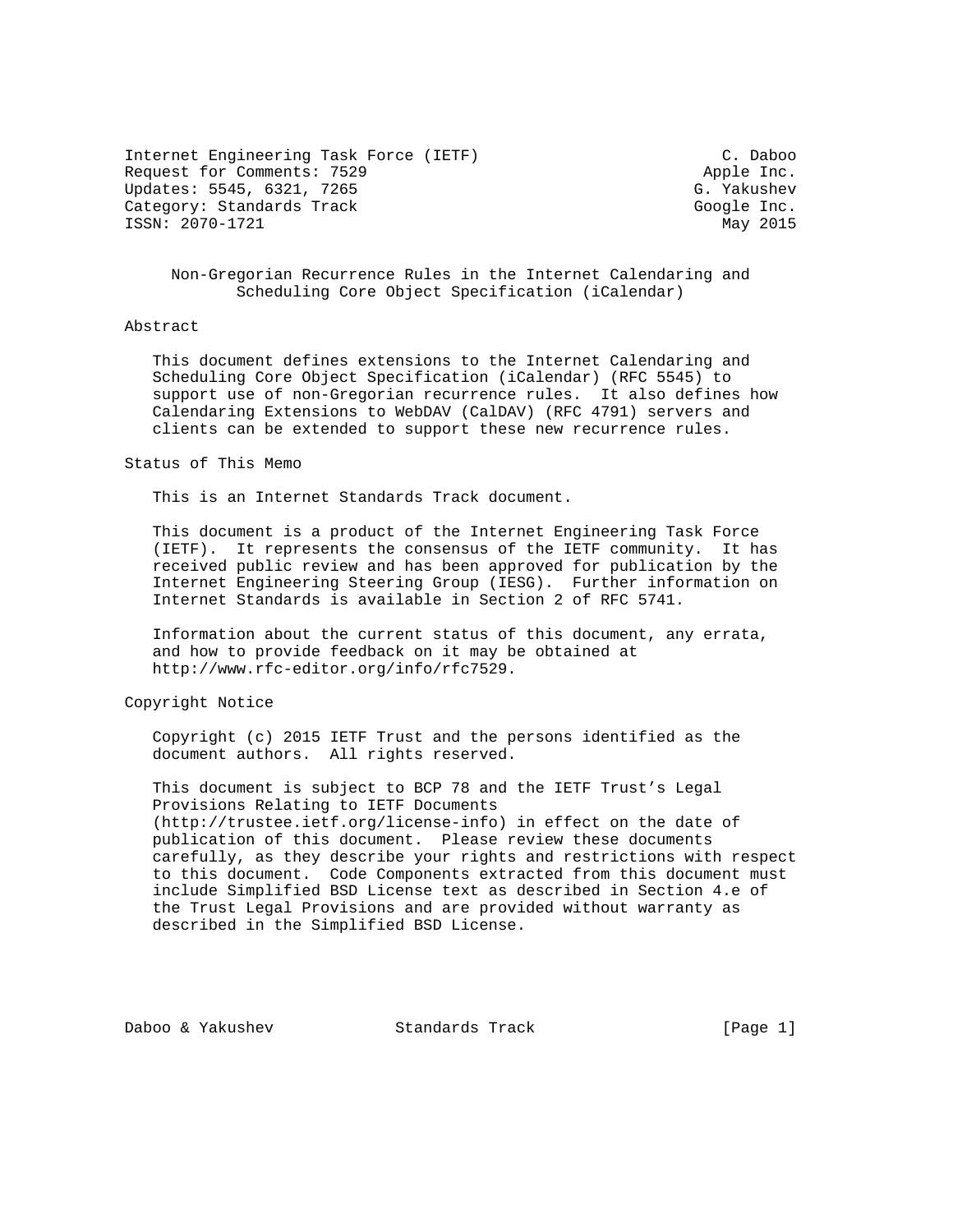Table of Contents

|                |                                             |  |  |  |  |  |  | $\mathcal{L}$ |
|----------------|---------------------------------------------|--|--|--|--|--|--|---------------|
| 2.1            | Conventions Used in This Document           |  |  |  |  |  |  | ζ             |
| 3.             | Overview                                    |  |  |  |  |  |  | 4             |
| $4 \cdot$      |                                             |  |  |  |  |  |  | $\epsilon$    |
|                | Skipping Invalid Dates<br>4.1.              |  |  |  |  |  |  | 6             |
|                | 4.2.<br>Handling Leap Months                |  |  |  |  |  |  | $\mathsf{Q}$  |
|                |                                             |  |  |  |  |  |  | 10            |
| 5.             | Reqistering Calendar Systems                |  |  |  |  |  |  | 13            |
| б.             |                                             |  |  |  |  |  |  | 13            |
| 7 <sup>1</sup> |                                             |  |  |  |  |  |  | 14            |
| 8 <sub>1</sub> |                                             |  |  |  |  |  |  | 15            |
| 9.             |                                             |  |  |  |  |  |  | 15            |
|                |                                             |  |  |  |  |  |  | 16            |
|                | 10.1. CALDAV: supported-rscale-set Property |  |  |  |  |  |  | 17            |
|                |                                             |  |  |  |  |  |  | 18            |
|                |                                             |  |  |  |  |  |  | 18            |
|                | Normative References<br>12.1                |  |  |  |  |  |  | 18            |
|                | Informative References<br>12.2.             |  |  |  |  |  |  | 19            |
|                | Appendix A. xCal RELAX NG Schema Update     |  |  |  |  |  |  | 20            |
|                |                                             |  |  |  |  |  |  | 21            |
|                | Authors' Addresses                          |  |  |  |  |  |  | 21            |

# 1. Introduction

 The iCalendar [RFC5545] data format is in widespread use to represent calendar data. iCalendar represents dates and times using the Gregorian calendar system only. It does provide a way to use non- Gregorian calendar systems via a "CALSCALE" property, but this has never been used. However, there is a need to support at least non- Gregorian recurrence patterns to cover anniversaries, and many local, religious, or civil holidays based on non-Gregorian dates.

 There are several disadvantages to using the existing "CALSCALE" property in iCalendar for implementing non-Gregorian calendars:

- 1. The "CALSCALE" property exists in the top-level "VCALENDAR" objects and thus applies to all components within that object. In today's multi-cultural society, that restricts the ability to mix events from different calendar systems within the same iCalendar object, e.g., it would prevent having both the Gregorian New Year and Chinese New Year in the same iCalendar object.
- 2. Time zone and daylight saving time rules are typically published using Gregorian calendar dates and rules (e.g., "the 3rd Sunday in March") and are thus converted to iCalendar "VTIMEZONE"

Daboo & Yakushev Standards Track [Page 2]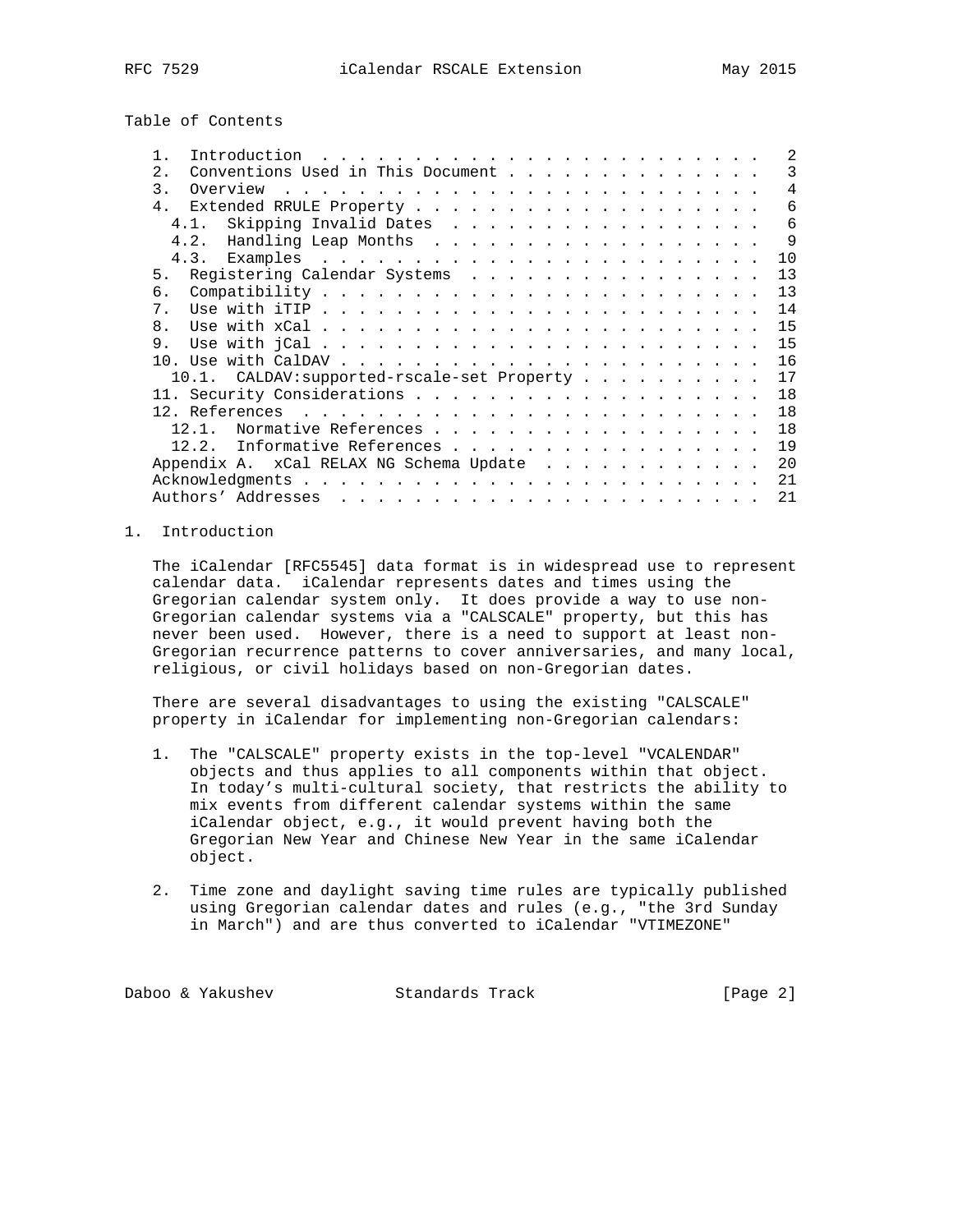components using Gregorian dates and recurrence rules. This results in the problem whereby one component (the "VTIMEZONE") is fixed to the Gregorian calendar system, and another (a "VEVENT") wants to use a different non-Gregorian calendar scale; thus, the single top-level "CALSCALE" property is again inadequate.

 This specification solves these issues by allowing the "CALSCALE" to remain set to Gregorian but redefining the "RRULE" recurrence rule property to accept new items, including one that allows non-Gregorian calendar systems to be used. With this, all the "DATE", "DATE-TIME", and "PERIOD" values in the iCalendar object would remain specified using the Gregorian calendar system, but repeating patterns in other calendar systems could be defined. It is then up to calendar user agents and servers to map between Gregorian and non-Gregorian calendar systems in order to expand out recurrence instances. The non-Gregorian recurrence rules can be used in any iCalendar component that allows the "RRULE" property to be specified, including "VTIMEZONE" components (to allow for possible future use of non- Gregorian rules in published daylight saving time data).

 This specification does not itself define calendar systems; rather, it utilizes the calendar system registry defined by the Unicode Consortium in their Common Locale Data Repository (CLDR) project [UNICODE.CLDR], as implemented in the Unicode (International Components for Unicode (ICU)) Library [UNICODE.ICU].

This specification makes the following updates:

 It updates iCalendar [RFC5545], the XML format for iCalendar (xCal) [RFC6321], and the JSON format for iCalendar (jCal) [RFC7265], to extend the "RRULE" property definition.

 It clarifies use of the iCalendar Transport-Independent Interoperability Protocol (iTIP) [RFC5546] to specify how the extended "RRULE" property should be handled in iTIP messages.

 It extends CalDAV [RFC4791] to specify how the extended "RRULE" property can be supported by CalDAV servers and clients.

2. Conventions Used in This Document

 The key words "MUST", "MUST NOT", "REQUIRED", "SHALL", "SHALL NOT", "SHOULD", "SHOULD NOT", "RECOMMENDED", "NOT RECOMMENDED", "MAY", and "OPTIONAL" in this document are to be interpreted as described in [RFC2119].

Daboo & Yakushev Standards Track [Page 3]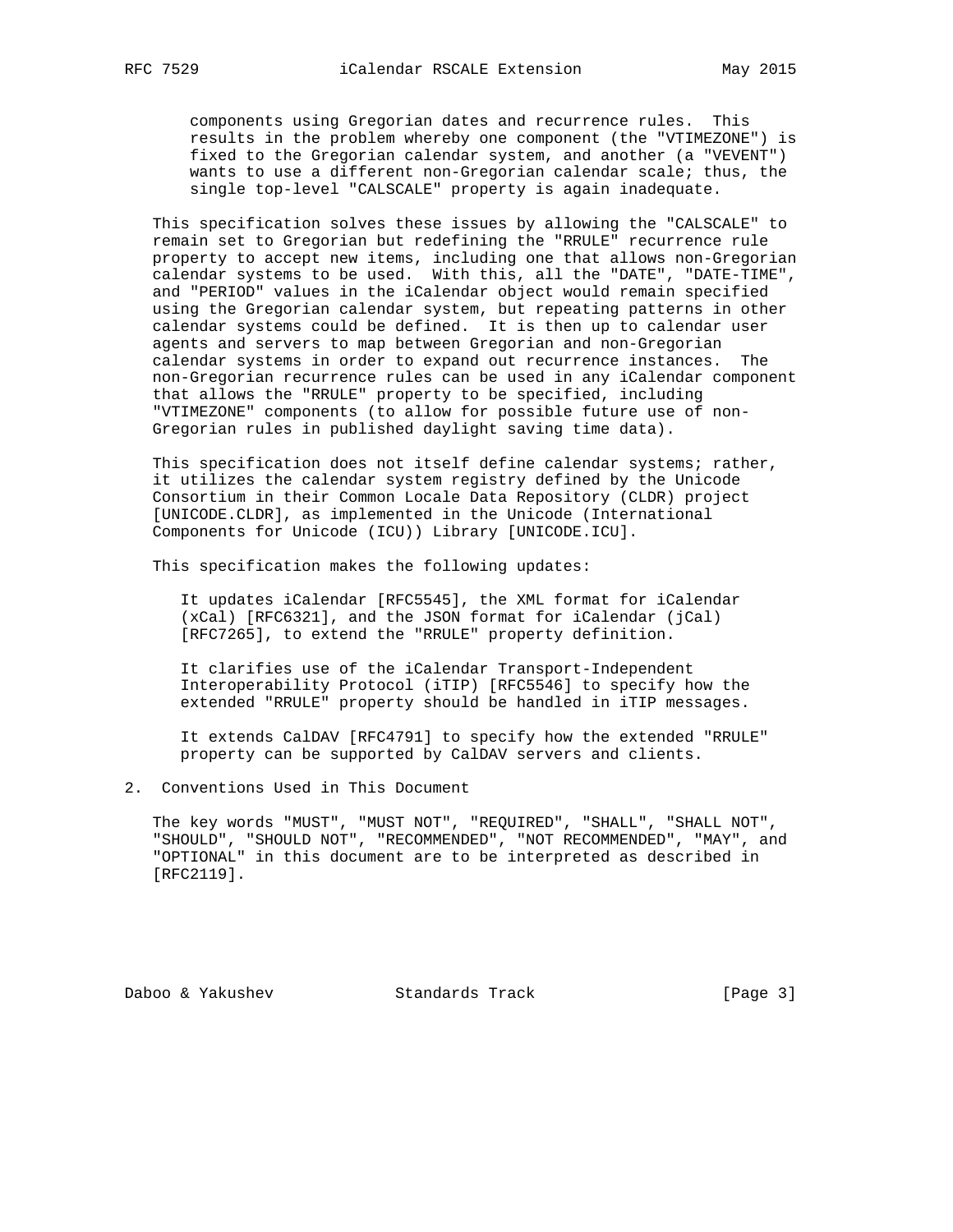The notation used in this memo is the ABNF notation of [RFC5234] as used by iCalendar [RFC5545]. Any syntax elements shown below that are not explicitly defined in this specification come from iCalendar [RFC5545], iTIP [RFC5546], and CalDAV [RFC4791].

 When XML element types in the namespaces "DAV:" and "urn:ietf:params:xml:ns:caldav" are referenced in this document outside of the context of an XML fragment, the string "DAV:" and "CALDAV:" will be prefixed to the element type names, respectively.

 When a Gregorian calendar date is shown in text, it will use the format "YYYYMMDD", where "YYYY" is the 4-digit year, "MM" the 2-digit month, and "DD" the 2-digit day (this is the same format used in iCalendar [RFC5545]). The Chinese calendar will be used as an example of a non-Gregorian calendar for illustrative purposes. When a Chinese calendar date is shown in text, it will use the format "{C}YYYYMM[L]DD" -- i.e., the same format as Gregorian but with a  $"\{C\}$ " prefix, and an optional "L" character after the month element to indicate a leap month. Similarly,  ${E}$  and  ${H}$  are used in other examples as prefixes for Ethiopic (Amete Mihret) and Hebrew dates, respectively. The "{}" prefix is used for purely illustrative purposes and never appears in actual dates used in iCalendar or related specifications. Note that the Chinese calendar years shown in the examples are based on the Unicode (ICU) [UNICODE.ICU] library's Chinese calendar epoch. While there are several different Chinese calendar epochs in common use, the choice of one over another does not impact the actual calculation of the Gregorian equivalent dates, provided conversion is always done using the same epoch.

#### 3. Overview

 In the Gregorian calendar system, each year is composed of a fixed number of months (12), with each month having a fixed number of days (between 30 and 31), except for the second month (February), which contains either 28 or 29 days (the latter in a leap year). Weeks are composed of 7 days, with day names Monday, Tuesday, Wednesday, Thursday, Friday, Saturday, and Sunday. Years can have either 365 or 366 days (the latter in a leap year). The number of whole weeks in a year is 52 (though the [ISO.8601.2004] week numbering scheme used by iCalendar [RFC5545] can have a numeric count up to 53).

 In iCalendar, the "RECUR" value type defines various fields used to express a recurrence pattern, and those fields are given limits based on those of the Gregorian calendar system. Since other calendar systems can have different limits and other behaviors that need to be accounted for, the maximum values for the elements in the "RECUR" value are not covered by this specification.

Daboo & Yakushev Standards Track [Page 4]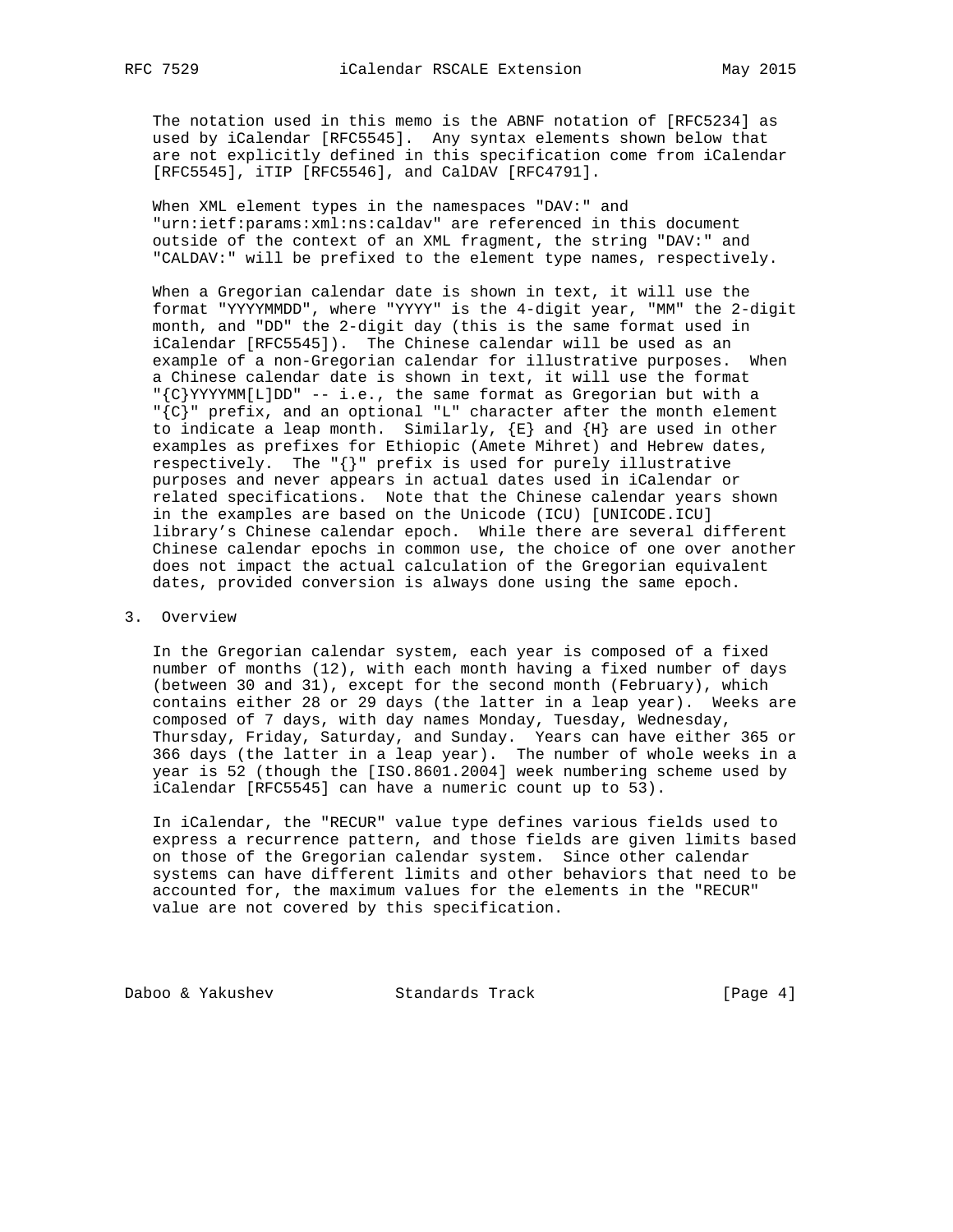To generate a set of recurring instances in a non-Gregorian calendar system, the following principles are used:

- 1. iCalendar data continues to use the "GREGORIAN" calendar system, so all "DATE", "DATE-TIME", and "PERIOD" values continue to use the Gregorian format and limits.
- 2. The "RRULE" property is extended to include an "RSCALE" element in its value that specifies the calendar system to use for the recurrence pattern. The existing elements of the "RRULE" value type are used, but modified to support different upper limits, based on the "RSCALE" value, as well as a modification to month numbers to allow a leap month to be specified. Existing requirements for the use of "RRULE" all still apply (e.g., the "RRULE" has to match the "DTSTART" value of the master instance). Other recurrence properties such as "RECURRENCE-ID", "RDATE", and "EXDATE" continue to use the Gregorian date format as "CALSCALE" is unchanged.

When generating instances, the following procedure might be used:

- 1. Convert the "DTSTART" property value of the master recurring component into the date and time components for the calendar system specified by the "RSCALE" element in the "RRULE" value. This provides the "seed" value for generating subsequent recurrence instances.
- 2. Iteratively generate instances using the "RRULE" value applied to the year, month, and day components of the date in the new calendar system.
- 3. For each generated instance, convert the dates and times back from the non-Gregorian form into Gregorian and use those values for other properties such as "RECURRENCE-ID".

 Consider the following example for an event representing the Chinese New Year:

 DTSTART;VALUE=DATE:20130210 RRULE:RSCALE=CHINESE;FREQ=YEARLY SUMMARY:Chinese New Year

 To generate instances, first the "DTSTART" value "20130210" is converted into the Chinese calendar system giving "{C}46500101". Next, the year component is incremented by one to give  $\sqrt{C}$  (2)46510101", and that is then converted back into Gregorian as "20140131". Additional instances are generated by iteratively increasing the year component in the Chinese date and converting back to Gregorian.

Daboo & Yakushev Standards Track [Page 5]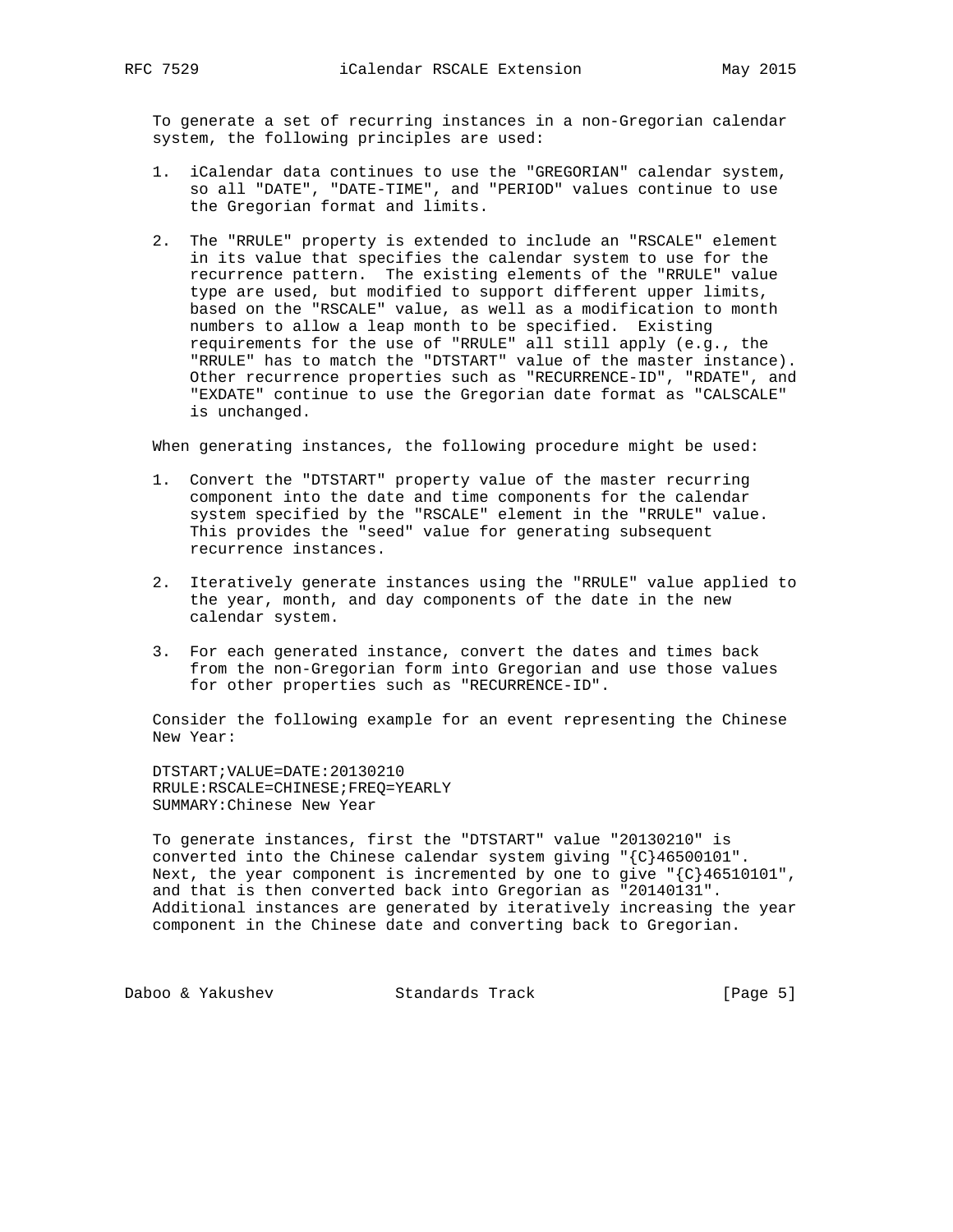4. Extended RRULE Property

 This specification extends the existing "RRULE" iCalendar property value to include a new "RSCALE" element that can be used to indicate the calendar system used for generating the recurrence pattern.

When "RSCALE" is present, the other changes to "RRULE" are:

- 1. Elements that include numeric values (e.g., "BYYEARDAY") have numeric ranges defined by the "RSCALE" value (i.e., in some calendar systems there might be more than 366 days in a year).
- 2. Month numbers can include an "L" suffix to indicate that the specified month is a leap month in the corresponding calendar system (see Section 4.2).
- 3. A "SKIP" element is added to define how "missing" instances are handled (see Section 4.1).

 The syntax for the "RECUR" value is modified in the following fashion:

 ; recur-rule-part is extended from RFC 5545 recur-rule-part =/ ("RSCALE" "=" rscale) / ("SKIP" "=" skip) rscale = (iana-token ; A CLDR-registered calendar system ; name. / x-name) ; A non-standard, experimental ; calendar system name. ; Names are case insensitive, ; but uppercase values are preferred.  $skip =$   $('OMIT' / "BACKWARD" / "FORMARD")$  ; Optional, with default value "OMIT", and ; MUST NOT be present unless "RSCALE" is present.  $monthnum = 1 * 2DIGIT$  ["L"] ; Existing element modified to include a leap ; month indicator suffix.

4.1. Skipping Invalid Dates

 In every calendar system, only certain combinations of day-of-month and month values are valid for a given year, e.g., in the Gregorian calendar system, January 31st is valid but February 31st is not. Similarly, February 29th is valid in a leap year but invalid in a non-leap year. Other calendar systems can also include leap months

Daboo & Yakushev Standards Track [Page 6]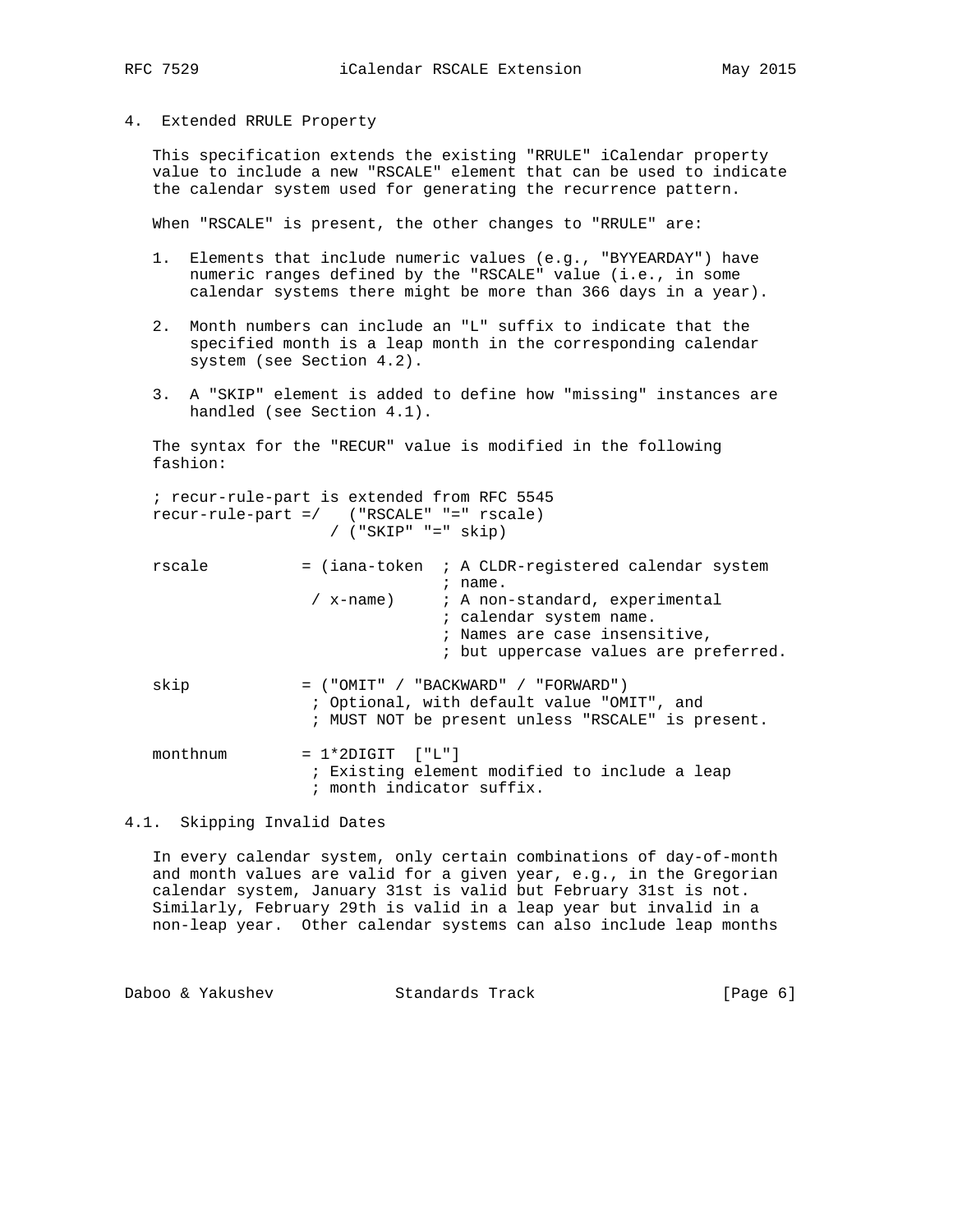(see Section 4.2), which vary from year to year. This poses a problem for recurring events where the frequency of recurrence might give rise to an invalid date. For example, a recurring event that starts on January 31st and is set to repeat monthly will generate invalid dates for months with fewer than 31 days. The iCalendar [RFC5545] specification requires recurrence rule generators to ignore any invalid dates generated when iterating the rule. However, that behavior might be surprising to a calendar user born on a leap day and whose birthday event only appears on their calendar every four years. There are common conventions used by humans to determine what to do in such cases, but those conventions can differ from calendar system to calendar system, as well as within the same calendar system, depending on the nature of the event. Typically, humans will expect the "missing" events to be moved to an earlier or later (valid) date.

 This specification introduces a new "RRULE" element, "SKIP", for use only when the "RSCALE" element is present. The "SKIP" element allows the calendar user agent to specify new options for handling invalid dates.

 "SKIP=OMIT": this is the default option and corresponds to the existing iCalendar behavior of simply ignoring the invalid date.

 "SKIP=BACKWARD": when this option is set, a date with an invalid month is changed to the previous (valid) month. A date with an invalid day-of-month is changed to the previous (valid) day-of-month.

 "SKIP=FORWARD": when this option is set, a date with an invalid month is changed to the next (valid) month. A date with an invalid day-of-month is changed to the next (valid) day-of-month.

 Note that for both "BACKWARD" and "FORWARD", if the month is changed and results in an invalid day-of-month, then the skip behavior will be reapplied as per the day-of-month rules, according to the processing order defined below.

 The month and day-of-month skip behavior is only applied at specific points during the processing of an "RRULE" as determined by the order in which any "BYxxx" elements are processed. The order is as follows (based on the "RRULE" element processing order defined in Section 3.3.10 of [RFC5545]):

- o BYMONTH
- o SKIP (for invalid month only)

Daboo & Yakushev Standards Track [Page 7]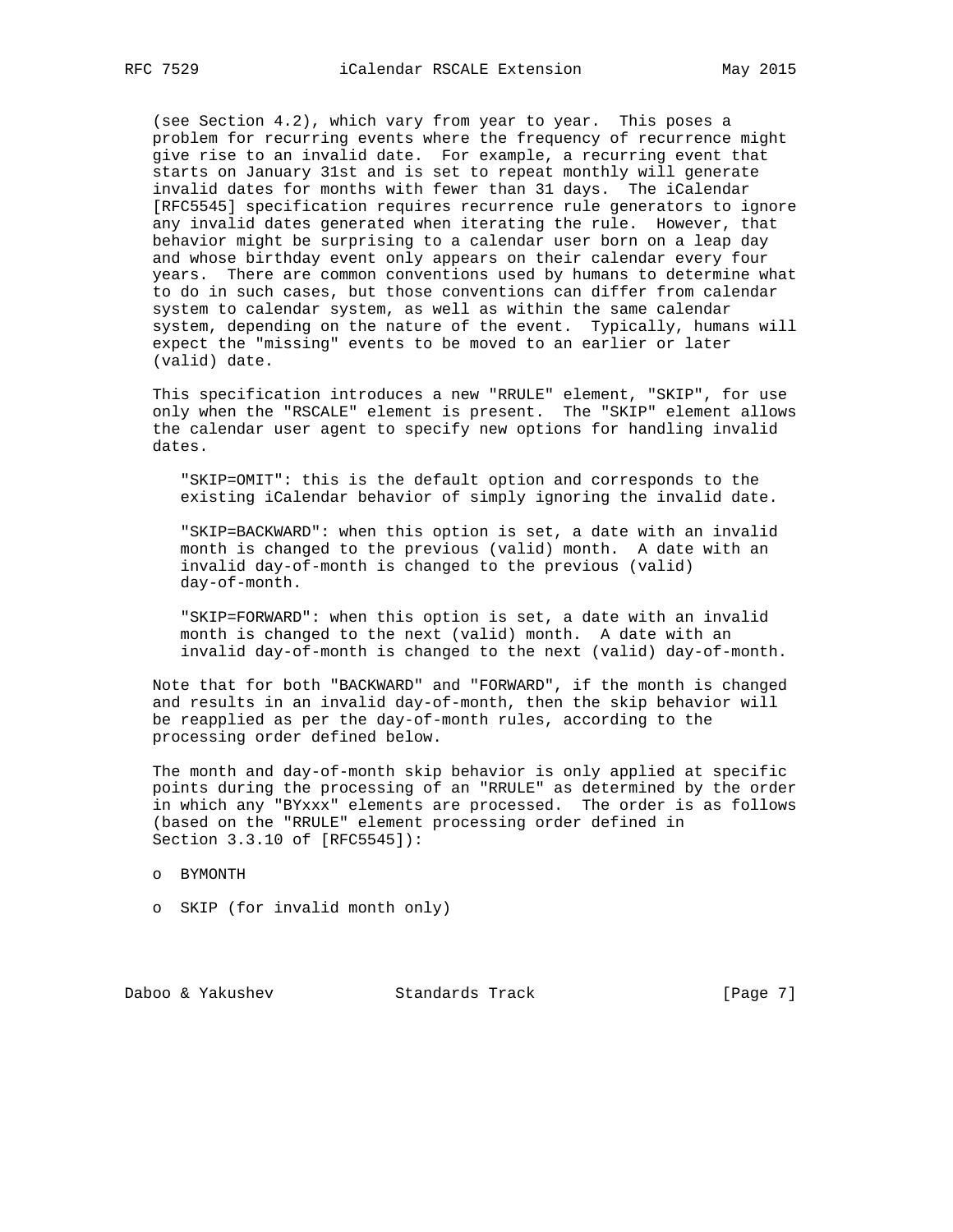- o BYWEEKNO
- o BYYEARDAY
- o BYMONTHDAY
- o SKIP (for invalid day)
- o BYDAY
- o BYHOUR
- o BYMINUTE
- o BYSECOND
- o BYSETPOS
- o COUNT
- o UNTIL

 It is often possible to avoid having to deal with invalid dates by determining the real intent of a human user, e.g., a human creating a monthly recurring event that starts on January 31st likely intends the event to occur on the last day of every month, in which case that could be encoded into an "RRULE" by using the "BYMONTHDAY=-1" element.

 Only a few types of recurrence patterns are likely to need the use of "SKIP". The following is a list of some situations where it might be needed:

- 1. The start date of the recurrence is a leap day in the specified calendar system.
- 2. The start date of the recurrence is in a leap month in the specified calendar system.
- 3. The start date of the recurrence has a day-of-month value greater than the smallest day-of-month value for any month in any year in the specified calendar system.
- 4. A "BYMONTHDAY" element in an "RRULE" has a day-of-month value greater than the smallest day-of-month value for any month in any year in the specified calendar system.

Daboo & Yakushev Standards Track [Page 8]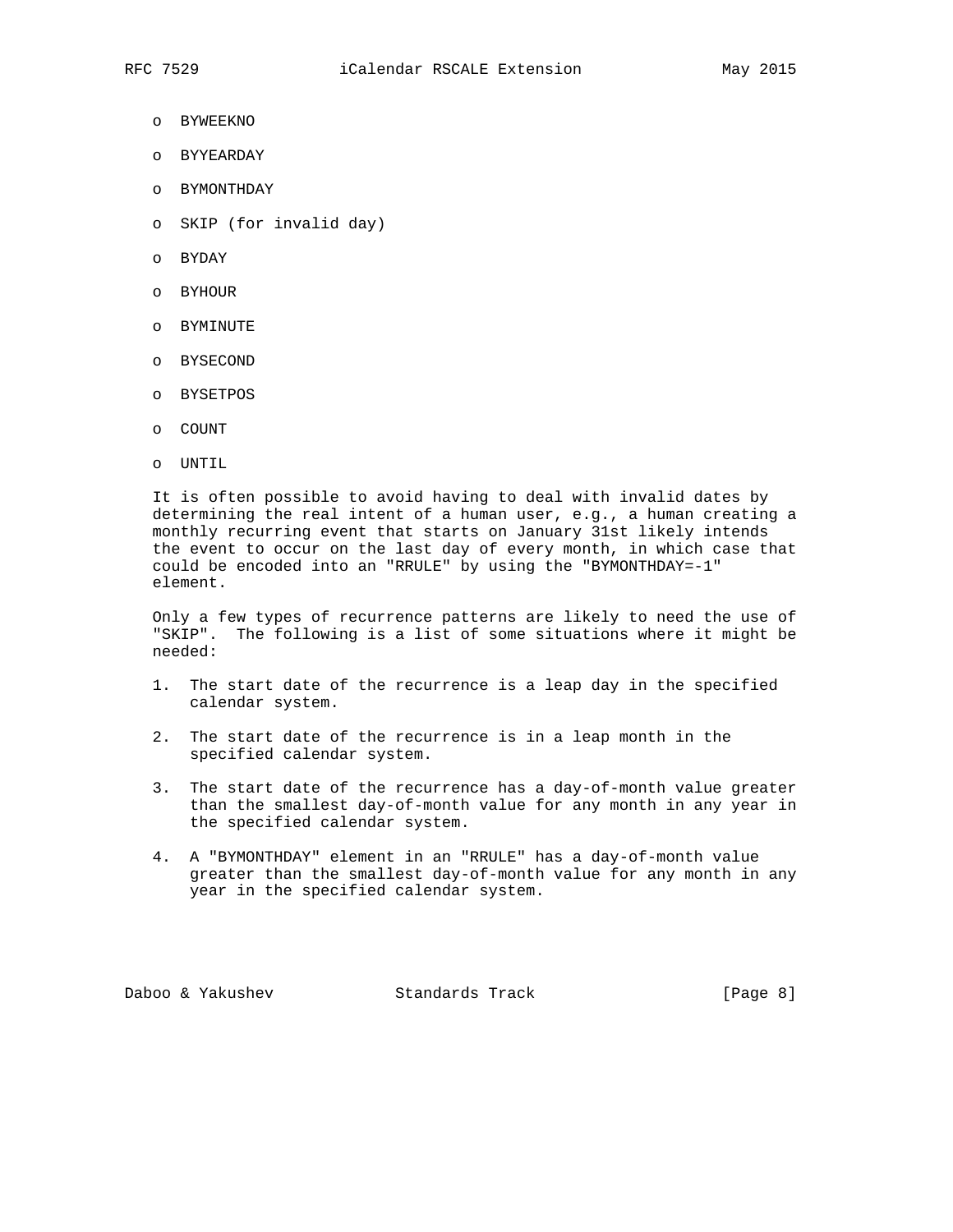- 5. A "BYMONTH" element in an "RRULE" has a value corresponding to a leap month in the specified calendar system.
- 6. A combination of a "BYMONTHDAY" element and a "BYMONTH" element in an "RRULE" has a value corresponding to a leap day in the specified calendar system.
- 7. A "BYYEARDAY" element in an "RRULE" has an absolute value greater than the smallest number of days in any year in the specified calendar system.
- 8. A "BYWEEKNO" element in an "RRULE" has an absolute value greater than the smallest number of weeks in any year in the specified calendar system.

 Examples of using "SKIP" for some common use cases appear in Section 4.3.

4.2. Handling Leap Months

 Leap months can occur in different calendar systems. For such calendar systems, the following rules are applied for "identifying" months:

- 1. Numeric values 1 through N are used to identify regular, non leap, months (where N is the number of months in a regular, non leap, year).
- 2. The suffix "L" is added to the regular month number to indicate a leap month that follows the regular month, e.g., "5L" is a leap month that follows the 5th regular month in the year.

 Care has to be taken when mapping the month identifiers used here with those of any underlying calendar system library being used. In particular, the Hebrew calendar system used by Unicode (ICU) [UNICODE.ICU] uses a month number scheme of 1 through 13, with month 6 being the leap month, and in non-leap years, month 6 is skipped. Thus, ICU months 1 through 5 map to iCalendar months 1 through 5, ICU month 6 maps to iCalendar month "5L", and ICU months 7 through 13 map to iCalendar months 6 through 12.

Daboo & Yakushev Standards Track [Page 9]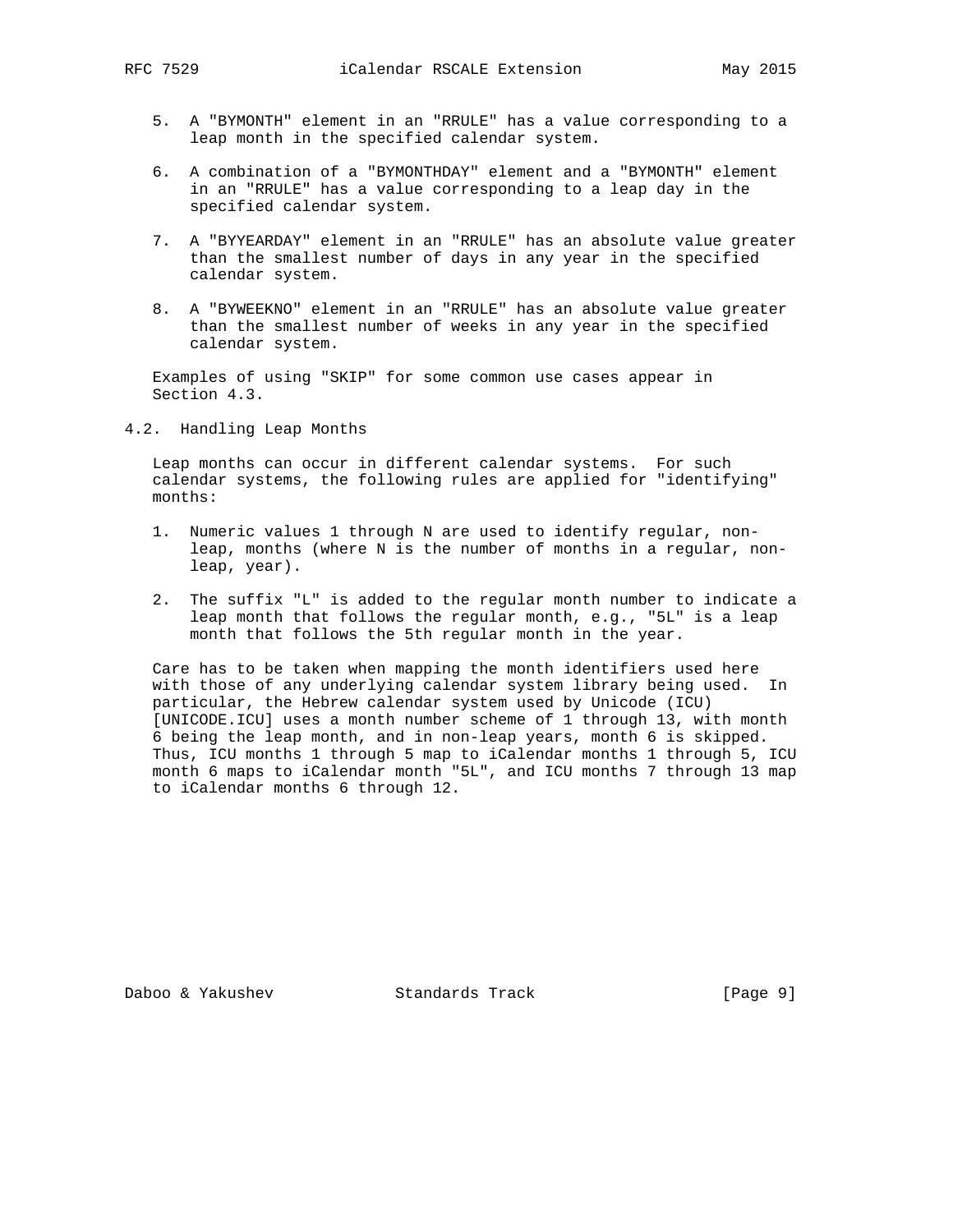## 4.3. Examples

4.3.1. Chinese New Year

 Consider the following set of iCalendar properties (from the example above):

 DTSTART;VALUE=DATE:20130210 RRULE:RSCALE=CHINESE;FREQ=YEARLY SUMMARY:Chinese New Year

 These define a recurring event for the Chinese New Year, with the first instance being the one in Gregorian year 2013.

 The Chinese date corresponding to the first instance is "{C}46500101". The table below shows the initial instance and the next four, each of which is determined by adding the appropriate amount to the year component of the Chinese date. Also shown is the conversion back to the Gregorian date:

|                                                                                        | Chinese Date   Gregorian Date                                            |
|----------------------------------------------------------------------------------------|--------------------------------------------------------------------------|
| ${C}$ 46500101<br>${C}$ 46510101<br>${C}$ 46520101<br>${C}$ 46530101<br>${C}$ 46540101 | 20130210 - DTSTART value<br>20140131<br>20150219<br>20160208<br>20170128 |

4.3.2. Ethiopic 13th Month

Consider the following set of iCalendar properties:

 DTSTART;VALUE=DATE:20130906 RRULE:RSCALE=ETHIOPIC;FREQ=MONTHLY;BYMONTH=13 SUMMARY:First day of 13th month

 These define a recurring event for the first day of the 13th month, with the first instance being the one in Gregorian year 2013. While there are a number of alternative ways of writing the "RRULE" above to achieve the same pattern of recurring dates, the one above was chosen to illustrate a "BYMONTH" value exceeding the limit of 12, previously described in iCalendar (Section 3.3.10 of [RFC5545]).

Daboo & Yakushev Standards Track [Page 10]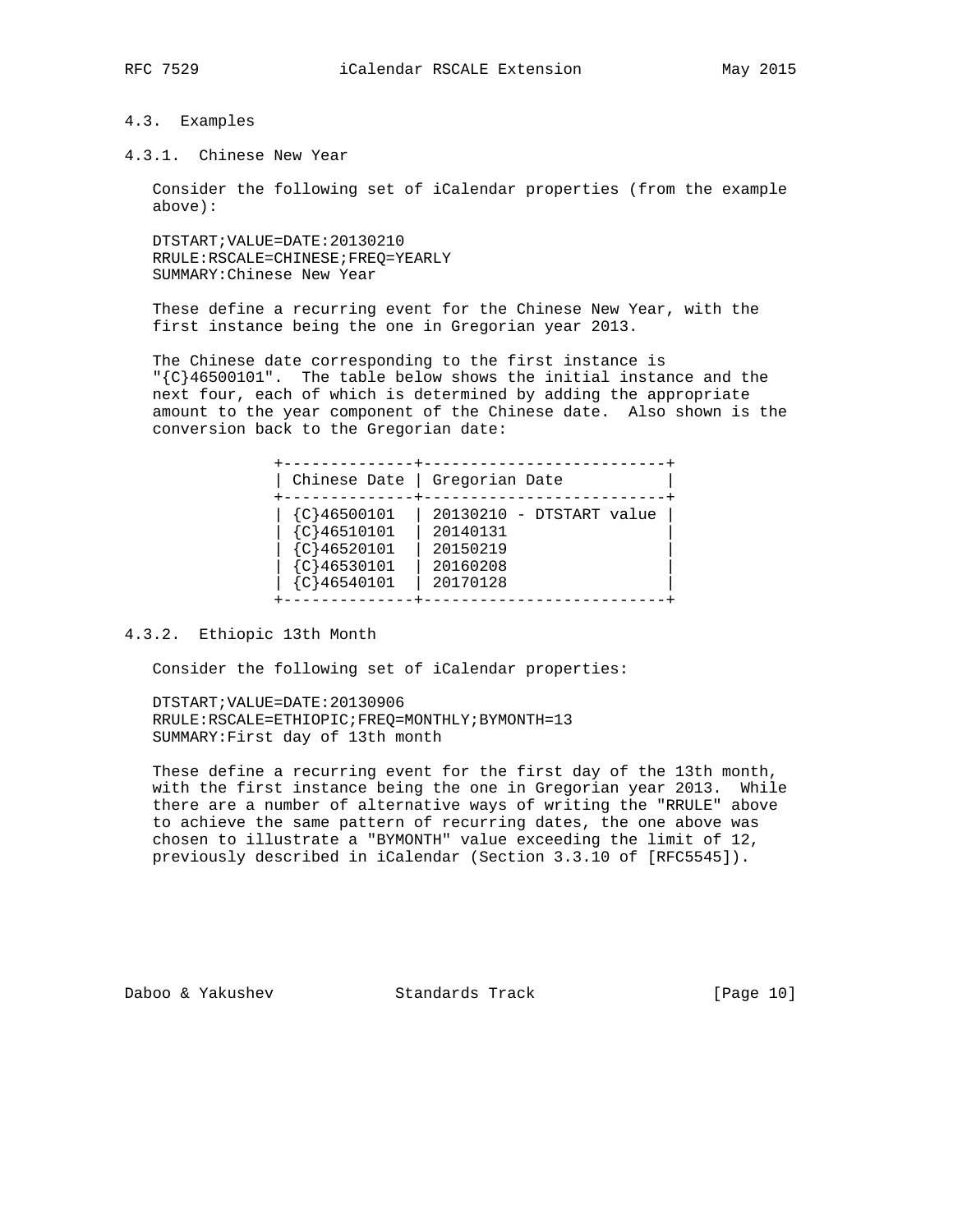The Ethiopic date corresponding to the first instance is "{E}20051301". The table below shows the initial instance and the next four, each of which is determined by adding the appropriate amount to the year component of the Ethiopic date. Also shown is the conversion back to the Gregorian date:

|                                                                                  | Ethiopic Date   Gregorian Date                                           |
|----------------------------------------------------------------------------------|--------------------------------------------------------------------------|
| $E$ }20051301<br>$E$ }20061301<br>${E}20071301$<br>$E$ 20081301<br>$E$ }20091301 | 20130906 - DTSTART value<br>20140906<br>20150906<br>20160906<br>20170906 |

 Note that in this example, the value of the "BYMONTH" component in the "RRULE" matches the Ethiopic month value and not the Gregorian month.

4.3.3. Hebrew Anniversary Starting in a Leap Month

Consider the following set of iCalendar properties:

 DTSTART;VALUE=DATE:20140208 RRULE:RSCALE=HEBREW;FREQ=YEARLY;BYMONTH=5L;BYMONTHDAY=8;SKIP=FORWARD SUMMARY:Anniversary

 These define a recurring event for the 8th day of the Hebrew month of Adar I (the leap month identified by "5L"), with the first instance being the one in Gregorian year 2014.

 The Hebrew date corresponding to the first instance is "{H}577405L08", which is a leap month in year 5774. The table below shows the initial instance and the next four, each of which is determined by adding the appropriate amount to the year component of the Hebrew date, taking into account that only year 5776 is a leap year. Thus, in other years the Hebrew month component is adjusted forward to month 6. Also shown is the conversion back to the Gregorian date:

Daboo & Yakushev Standards Track [Page 11]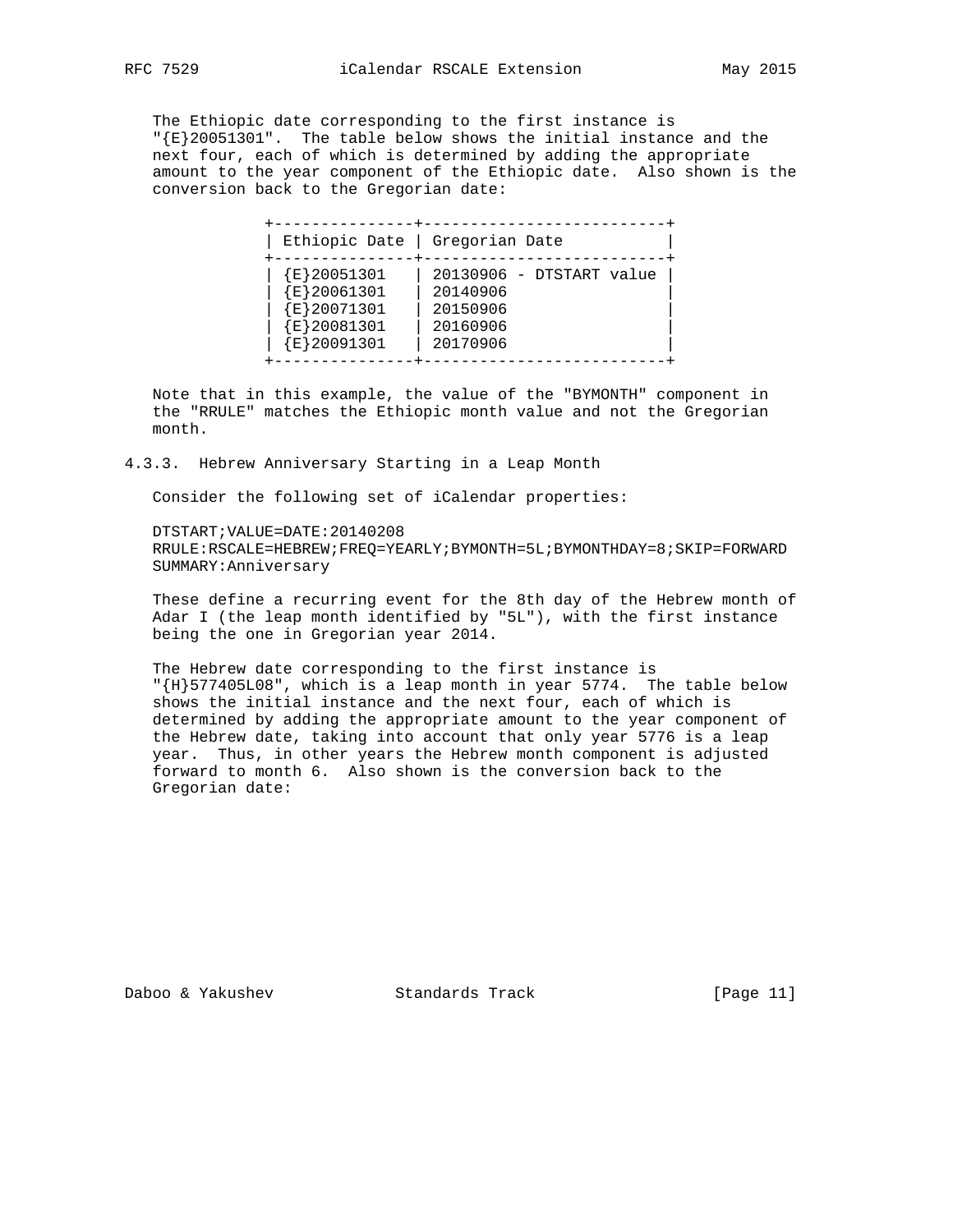| Hebrew Date                                                            | Gregorian Date                                                 |  |
|------------------------------------------------------------------------|----------------------------------------------------------------|--|
| ${H}$ 577405L08<br>${H}$ 57750608<br>${H}$ 577605L08<br>${H}$ 57770608 | $20140208$ - DTSTART value<br>20150227<br>20160217<br>20170306 |  |
| ${H}$ 57780608                                                         | 20180223                                                       |  |

4.3.4. Gregorian Leap Day with SKIP

Consider the following set of iCalendar properties:

 DTSTART;VALUE=DATE:20120229 RRULE:FREQ=YEARLY SUMMARY:Anniversary

 These define a recurring event for the 29th of February, 2012, in the standard iCalendar calendar scale -- Gregorian. The standard iCalendar behavior is that non-existent dates in a recurrence set are ignored. Thus, the properties above would only generate instances in leap years (2016, 2020, etc.), which is likely not what users expect. The new "RSCALE" option defined by this specification provides the "SKIP" element, which can be used to "fill in" the missing instances in an appropriate fashion. The set of iCalendar properties below does that:

 DTSTART;VALUE=DATE:20120229 RRULE:RSCALE=GREGORIAN;FREQ=YEARLY;SKIP=FORWARD SUMMARY:Anniversary

 With these properties, the "missing" instances in non-leap years now appear on the 1st of March in those years:

| Instances (with SKIP=FORWARD) | Instances (without RSCALE) |
|-------------------------------|----------------------------|
| 20120229                      | $20120229$ - DTSTART value |
| 20130301                      |                            |
| 20140301                      |                            |
| 20150301                      |                            |
| 20160229                      | 20160229                   |
| 20170301                      |                            |

Daboo & Yakushev Standards Track [Page 12]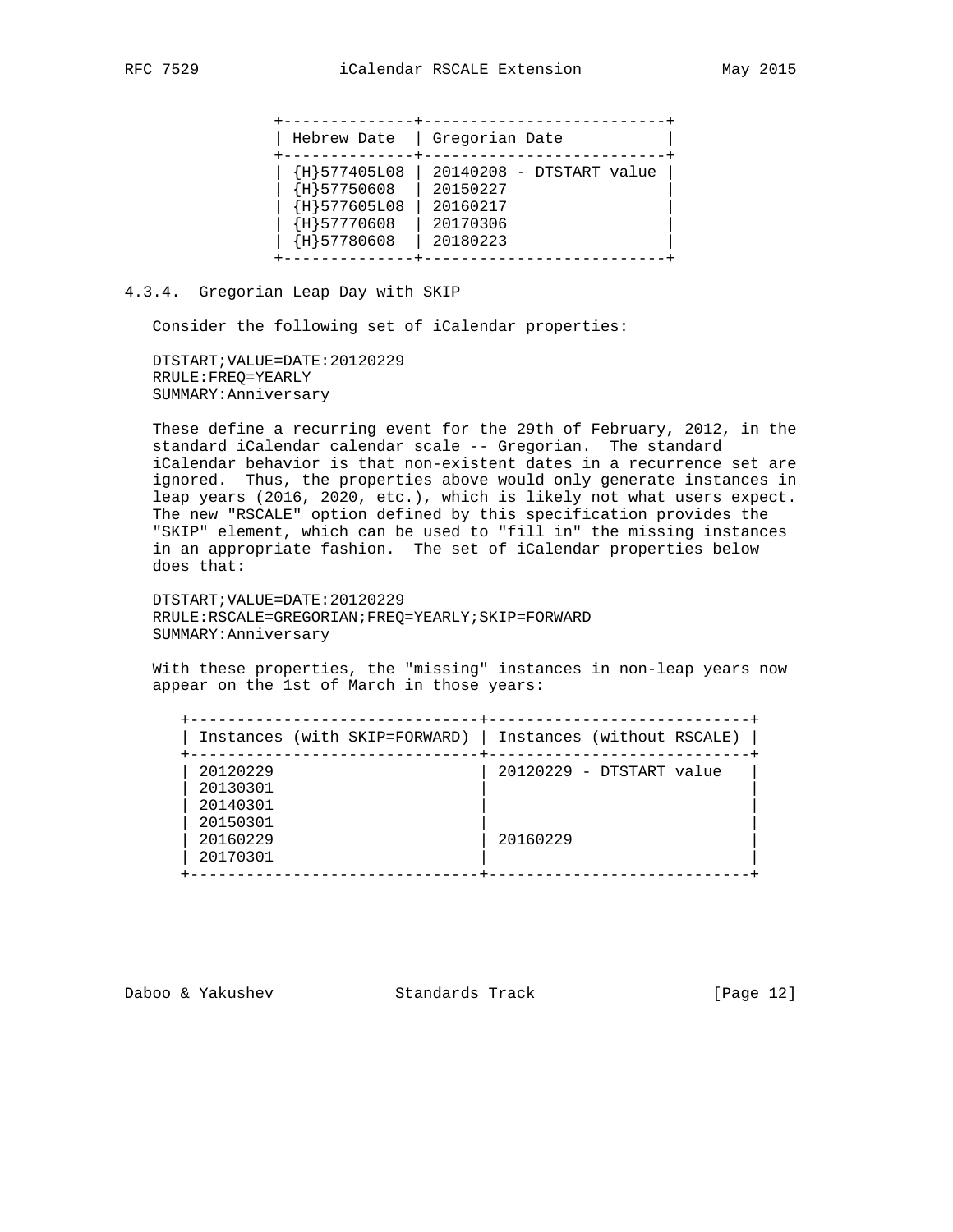#### 5. Registering Calendar Systems

 This specification uses the Unicode Consortium's registry of calendar systems [UNICODE.CLDR] to define valid values for the "RSCALE" element of an "RRULE". Note that the underscore character "\_" is never used in CLDR-based calendar system names. New values can be added to this registry following Unicode Consortium rules. It is expected that many implementations of non-Gregorian calendars will use software libraries provided by Unicode (ICU) [UNICODE.ICU], and hence it makes sense to reuse their registry rather than creating a new one. "RSCALE" values are case insensitive, but uppercase is preferred.

 CLDR supports the use of "alias" values as alternative names for specific calendar systems. These alias values can be used as "RSCALE" values and are treated the same as the equivalent CLDR calendar system they are an alias for.

 When using the CLDR data, calendar agents SHOULD take into account the "deprecated" value and use the alternative "preferred" calendar system. In particular, the "islamicc" calendar system is considered deprecated in favor of the "islamic-civil" calendar system.

6. Compatibility

 For calendar user agents that do not support the "RSCALE" element, or do not support the calendar system specified by the "RSCALE" element value, the following behaviors are possible when processing iCalendar data:

- 1. The calendar user agent can reject the entire iCalendar object within which at least one iCalendar component uses the unrecognized "RSCALE" element or element value.
- 2. The calendar user agent can reject just the iCalendar components containing an unrecognized "RSCALE" element or element value. Note that any overridden components associated with those rejected components MUST also be rejected (i.e., any other components with the same "UID" property value as the one with the unrecognized "RSCALE" element or element value).
- 3. The calendar user agent can fall back to a non-recurring behavior for the iCalendar component containing the unrecognized "RSCALE" element or element value (effectively ignoring the "RRULE" property). However, any overridden components SHOULD be rejected as they would represent "orphaned" instances that would seem to be out of place.

Daboo & Yakushev Standards Track [Page 13]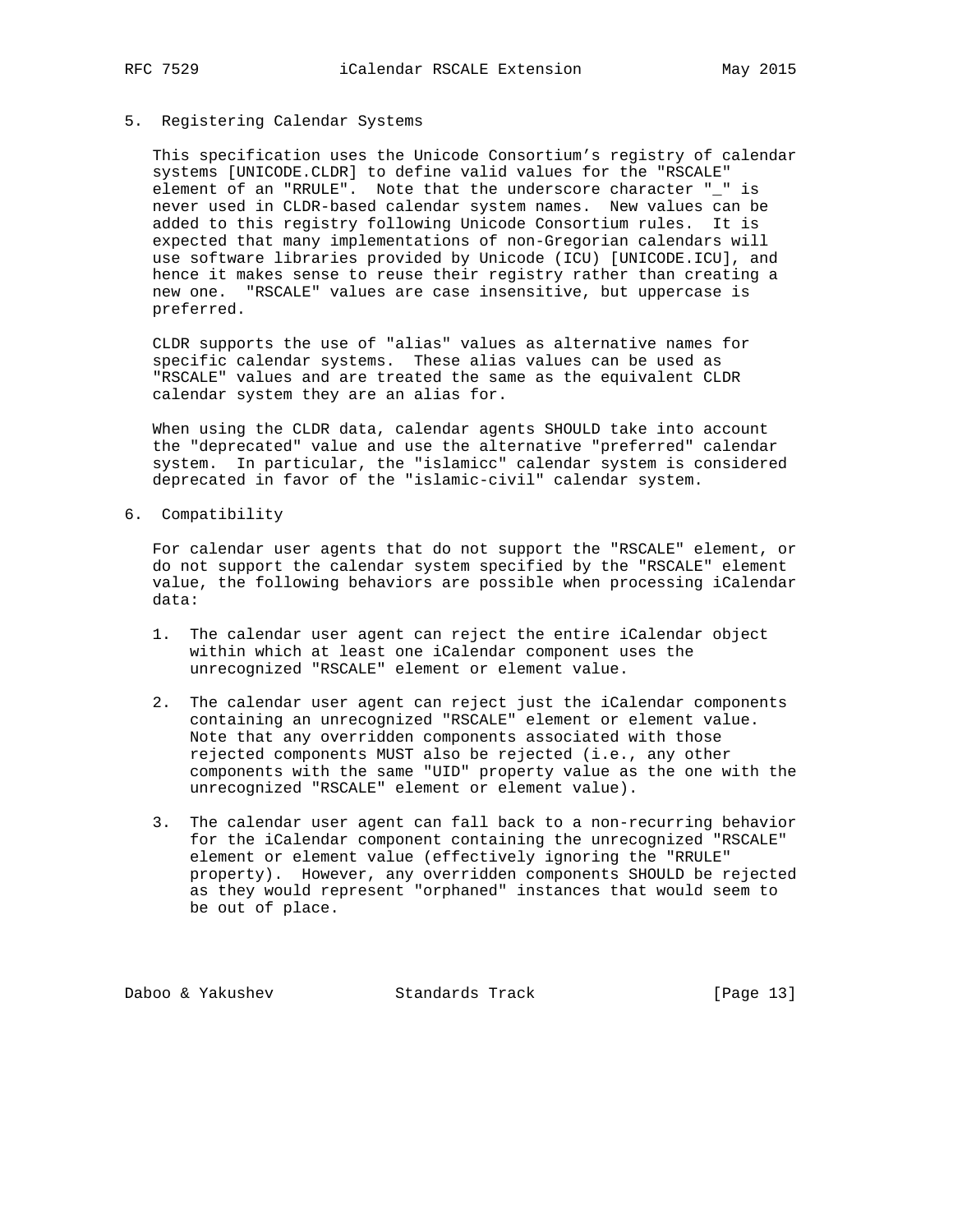In general, the best choice for a calendar user agent would be option (2) above, as it would be the least disruptive choice. Note that when processing iTIP [RFC5546] messages, the manner of the rejection is covered as discussed in the next section.

7. Use with iTIP

 iTIP [RFC5546] defines how iCalendar data can be sent between calendar user agents to schedule calendar components between calendar users. It is often not possible to know the capabilities of a calendar user agent to which an iTIP message is being sent, but iTIP defines fallback behavior in such cases.

 For calendar user agents that do not support the "RSCALE" element, the following can occur when iTIP messages containing an "RSCALE" element are received:

 The receiving calendar user agent can reject the entire iTIP message and return an iTIP reply with a "REQUEST-STATUS" property set to the "3.1" status code (as per Section 3.6.14 of [RFC5546]).

 The receiving calendar user agent can fall back to a non-recurring behavior for the calendar component (effectively ignoring the "RRULE" property) and return an iTIP reply with a "REQUEST-STATUS" property set to the "2.3", "2.5", "2.8", or "2.10" status codes (as per Sections 3.6.4, 3.6.6, 3.6.9, or 3.6.11, respectively, of [RFC5546]).

 For calendar user agents that support the "RSCALE" element but do not support the calendar system specified by the "RSCALE" element value, the following can occur:

 The iTIP message SHOULD be rejected, returning a "REQUEST-STATUS" property set to the "3.1" status code (as per Section 3.6.14 of [RFC5546]).

 If the iTIP message is accepted and the calendar component treated as non-recurring, an iTIP reply with a "REQUEST-STATUS" property set to the "2.8" or "2.10" status codes (as per Sections 3.6.9 or 3.6.11, respectively, of [RFC5546]) SHOULD be returned.

 As noted in Section 6, the best choice is to reject the entire iTIP message.

Daboo & Yakushev Standards Track [Page 14]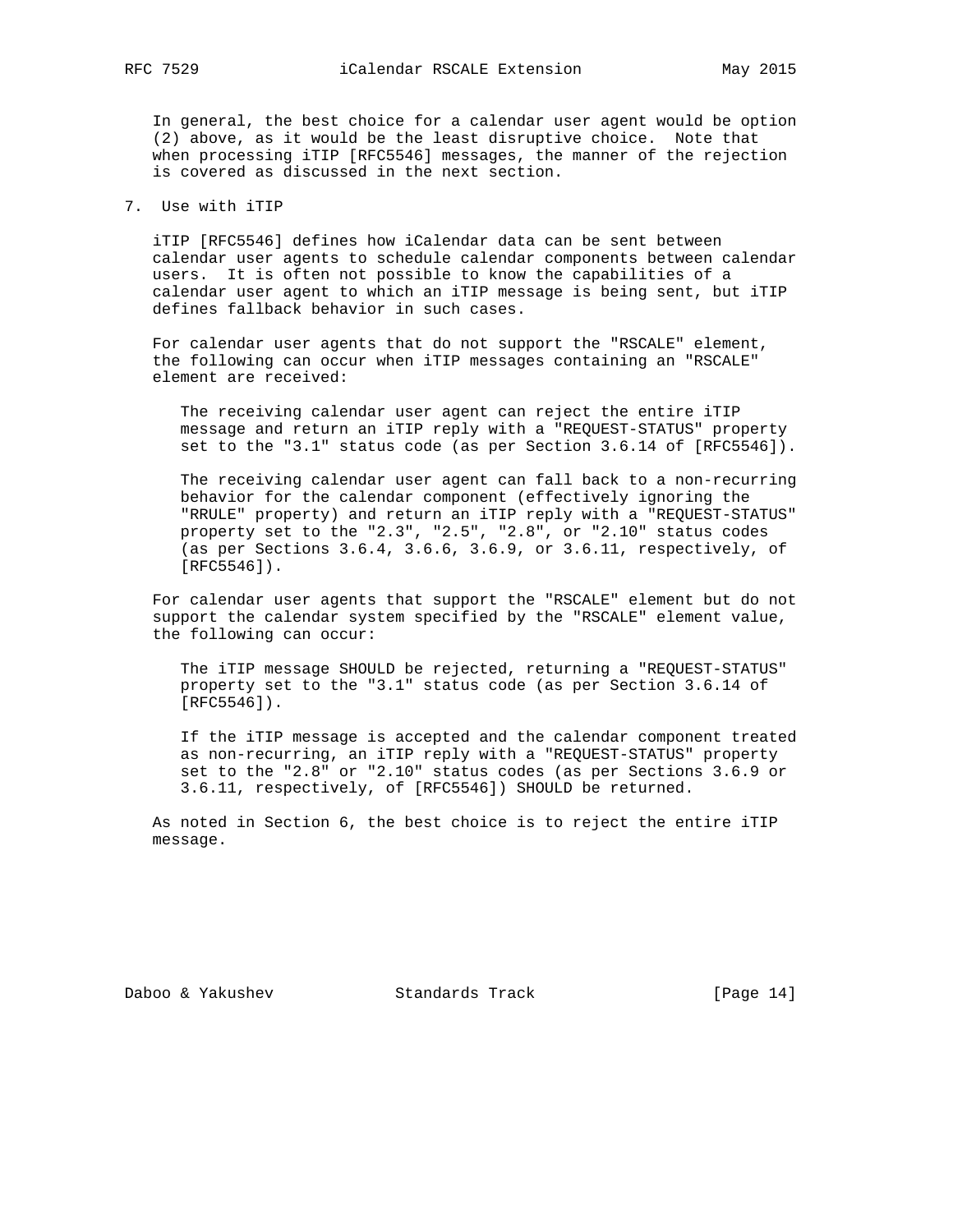## 8. Use with xCal

 xCal [RFC6321] defines how iCalendar data is represented in XML. This specification extends the <recur> XML element in Section 3.6.10 of [RFC6321] in the following manner:

- 1. A new <rscale> XML element is defined as a child element of <recur>. The content of this element MUST be a string whose value is the "RSCALE" element value of the "RRULE", with case preserved.
- 2. A new <skip> XML element is defined as a child element of <recur>. The content of this element MUST be a string whose value is the "SKIP" element value of the "RRULE", with case preserved.
- 3. The <bymonth> XML element is redefined to support either numeric or string values as its content (as per Section 4.2).

 Extensions to the RELAX NG schema in Appendix A of [RFC6321] are defined in Appendix A of this document.

Example: the iCalendar "RRULE" property:

RRULE:RSCALE=GREGORIAN;FREQ=YEARLY;SKIP=FORWARD

would be represented in XML as:

```
 <rrule>
 <recur>
   <rscale>GREGORIAN</rscale>
   <freq>YEARLY</freq>
   <skip>FORWARD</skip>
  </recur>
</rrule>
```
9. Use with jCal

 jCal [RFC7265] defines how iCalendar data is represented in JSON. This specification extends the "recur" JSON object defined in Section 3.6.10 of [RFC7265] in the following manner:

 1. A new "rscale" child member is defined. This MUST be a string whose value is the "RSCALE" element value of the "RRULE", with case preserved.

Daboo & Yakushev Standards Track [Page 15]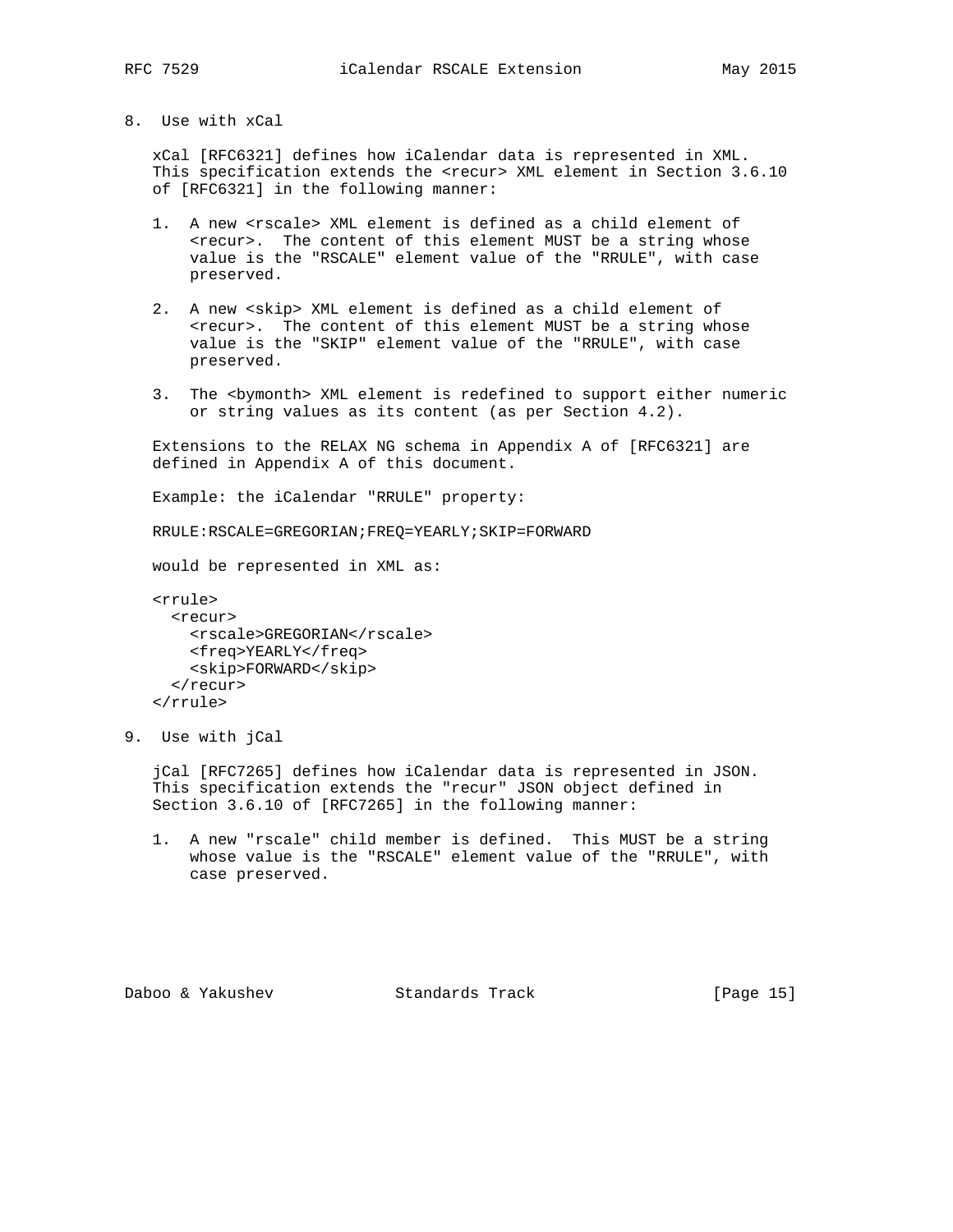- 2. A new "skip" child member is defined. This MUST be a string whose value is the "SKIP" element value of the "RRULE", with case preserved.
- 3. The "bymonth" child member is redefined to support either numeric or string values. If the "BYMONTH" element value is an integer, then a numeric JSON value MUST be used. If the "BYMONTH" element value is an integer with the "L" suffix (as per Section 4.2), then a JSON string value MUST be used.

 Example: the iCalendar "RRULE" property: RRULE:RSCALE=GREGORIAN;FREQ=YEARLY;SKIP=FORWARD would be represented in JSON as:  $\Gamma$  "rrule",  $\{\}$ , "recur", { "rscale": "GREGORIAN", "freq": "YEARLY", "skip": "FORWARD" }

```
10. Use with CalDAV
```
]

 The CalDAV [RFC4791] calendar access protocol allows clients and servers to exchange iCalendar data. In addition, CalDAV clients are able to query calendar data stored on the server, including time based queries. Since an "RSCALE" element value determines the time ranges for recurring instances in a calendar component, CalDAV servers need to support it to interoperate with clients also using the "RSCALE" element.

 A CalDAV server advertises a CALDAV:supported-rscale-set Web Distributed Authoring and Versioning (WebDAV) property on calendar home or calendar collections if it supports use of the "RSCALE" element as described in this specification. The server can advertise a specific set of supported calendar systems by including one or more CALDAV:supported-rscale XML elements within the CALDAV:supported-rscale-set XML element. If no CALDAV:supported-rscale XML elements are included in the WebDAV property, then clients can try any calendar system value but need to be prepared for a failure when attempting to store the calendar data.

Daboo & Yakushev Standards Track [Page 16]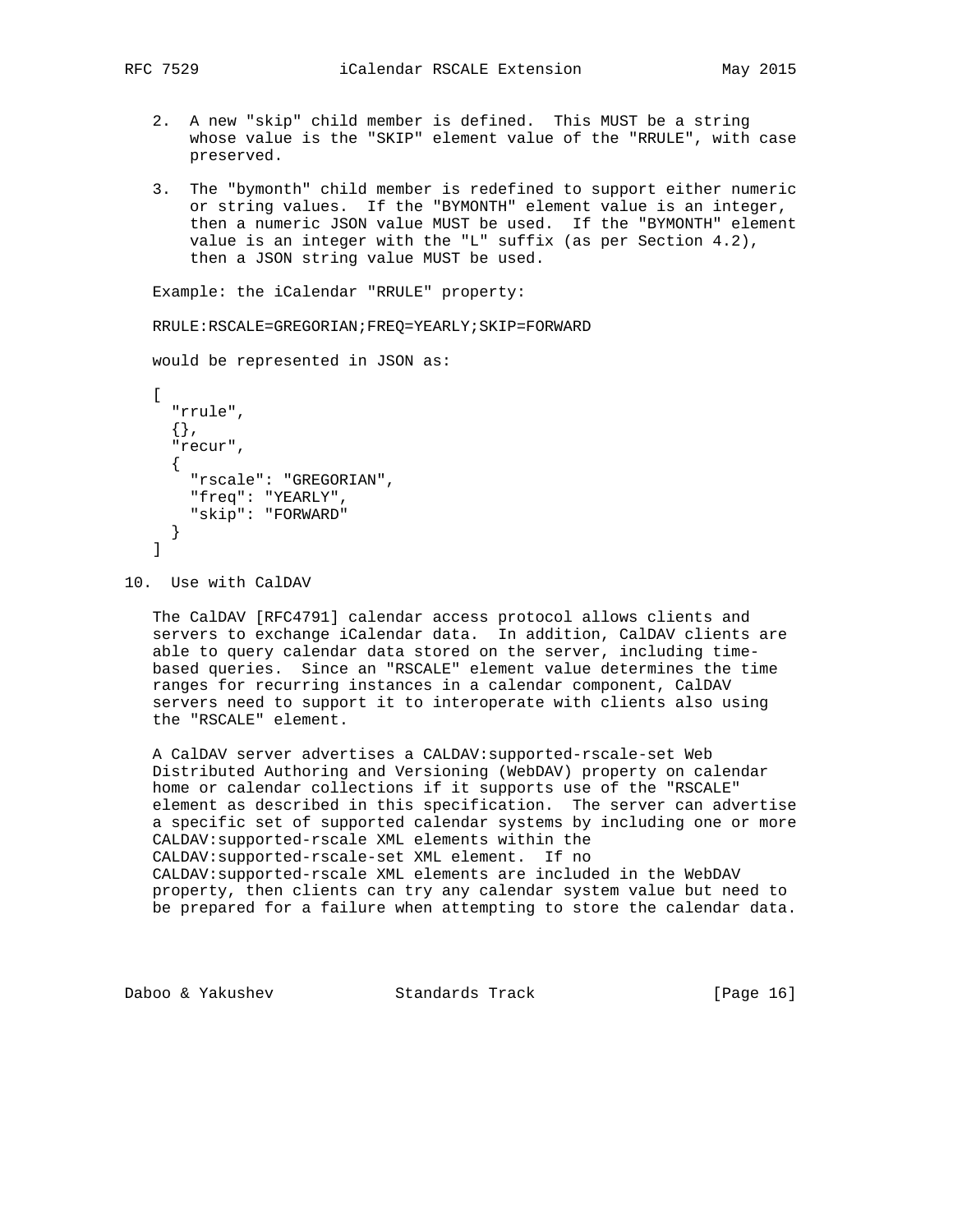Clients MUST NOT attempt to store iCalendar data containing "RSCALE" elements if the CALDAV:supported-rscale-set WebDAV property is not advertised by the server.

 The server SHOULD return an HTTP 403 response with a DAV:error element containing a CALDAV:supported-rscale XML element, if a client attempts to store iCalendar data with an "RSCALE" element value not supported by the server.

 It is possible for an "RSCALE" value to be present in calendar data on the server being accessed by a client that does not support an "RSCALE" element or its specified value. It is expected that existing clients, unaware of "RSCALE", will fail gracefully by ignoring the calendar component, while still processing other calendar data on the server (as per option (2) in Section 6).

10.1. CALDAV:supported-rscale-set Property

Name: supported-rscale-set

Namespace: urn:ietf:params:xml:ns:caldav

- Purpose: Enumerates the set of supported iCalendar "RSCALE" element values supported by the server.
- Protected: This property MUST be protected and SHOULD NOT be returned by a PROPFIND allprop request (as defined in Section 14.2 of [RFC4918]).

Description: See above.

Definition:

```
 <!ELEMENT supported-rscale-set (supported-rscale*)>
<!ELEMENT supported-rscale (#PCDATA)>
<!-- PCDATA value: string - case insensitive but
    uppercase preferred -->
```
Example:

```
 <C:supported-rscale-set
    xmlns:C="urn:ietf:params:xml:ns:caldav">
  <C:supported-rscale>GREGORIAN</C:supported-rscale>
  <C:supported-rscale>CHINESE</C:supported-rscale>
  <C:supported-rscale>ISLAMIC-CIVIL</C:supported-rscale>
  <C:supported-rscale>HEBREW</C:supported-rscale>
  <C:supported-rscale>ETHIOPIC</C:supported-rscale>
</C:supported-rscale-set>
```
Daboo & Yakushev Standards Track [Page 17]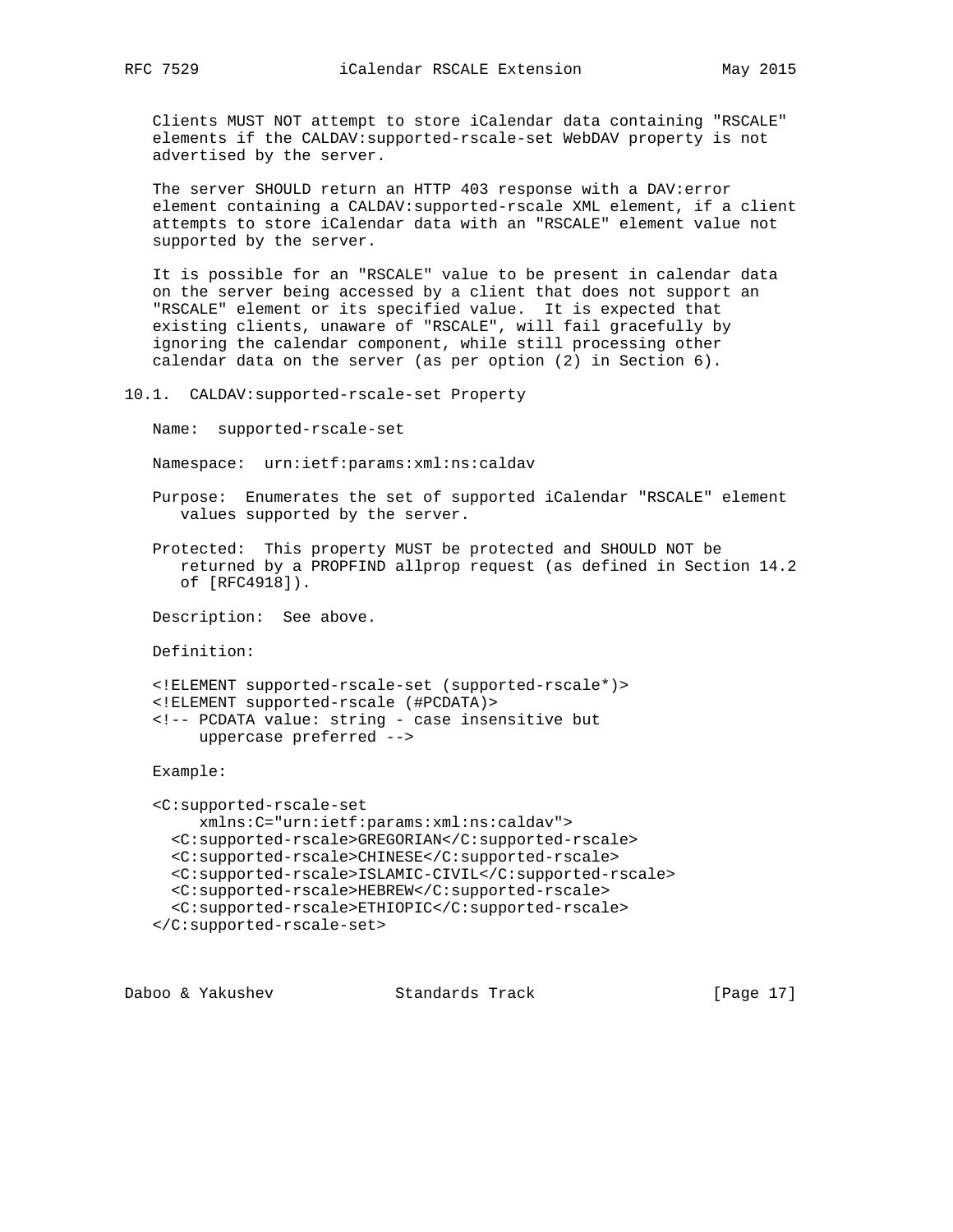11. Security Considerations

 This specification does not introduce any additional security concerns beyond those described in [RFC5545], [RFC5546], and [RFC4791].

- 12. References
- 12.1. Normative References
	- [RFC2119] Bradner, S., "Key words for use in RFCs to Indicate Requirement Levels", BCP 14, RFC 2119, March 1997, <http://www.rfc-editor.org/info/rfc2119>.
	- [RFC4791] Daboo, C., Desruisseaux, B., and L. Dusseault, "Calendaring Extensions to WebDAV (CalDAV)", RFC 4791, March 2007, <http://www.rfc-editor.org/info/rfc4791>.
	- [RFC4918] Dusseault, L., Ed., "HTTP Extensions for Web Distributed Authoring and Versioning (WebDAV)", RFC 4918, June 2007, <http://www.rfc-editor.org/info/rfc4918>.
	- [RFC5234] Crocker, D., Ed. and P. Overell, "Augmented BNF for Syntax Specifications: ABNF", STD 68, RFC 5234, January 2008, <http://www.rfc-editor.org/info/rfc5234>.
	- [RFC5545] Desruisseaux, B., Ed., "Internet Calendaring and Scheduling Core Object Specification (iCalendar)", RFC 5545, September 2009, <http://www.rfc-editor.org/info/rfc5545>.
	- [RFC5546] Daboo, C., Ed., "iCalendar Transport-Independent Interoperability Protocol (iTIP)", RFC 5546, December 2009, <http://www.rfc-editor.org/info/rfc5546>.
	- [RFC6321] Daboo, C., Douglass, M., and S. Lees, "xCal: The XML Format for iCalendar", RFC 6321, August 2011, <http://www.rfc-editor.org/info/rfc6321>.
	- [RFC7265] Kewisch, P., Daboo, C., and M. Douglass, "jCal: The JSON Format for iCalendar", RFC 7265, May 2014, <http://www.rfc-editor.org/info/rfc7265>.

 [UNICODE.CLDR] The Unicode Consortium, "CLDR calendar.xml Data", Unicode Consortium CLDR, <http://www.unicode.org/repos/cldr/tags/latest/common/ bcp47/calendar.xml>.

Daboo & Yakushev Standards Track [Page 18]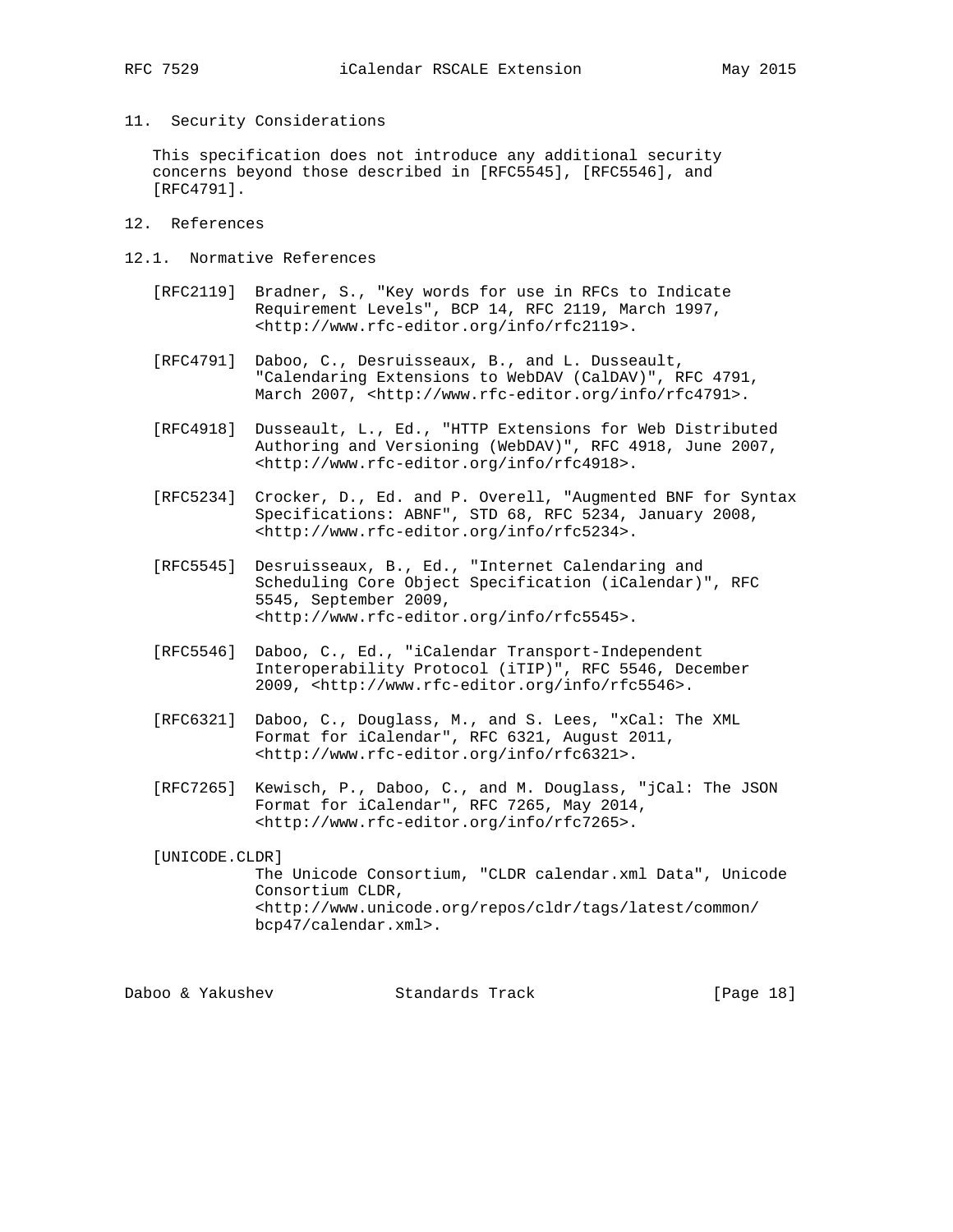# 12.2. Informative References

## [ISO.8601.2004]

 International Organization for Standardization, "Data elements and interchange formats - Information interchange - Representation of dates and times", ISO Standard 8601, December 2004.

[UNICODE.ICU]

 "International Components for Unicode", April 2014, <http://site.icu-project.org>.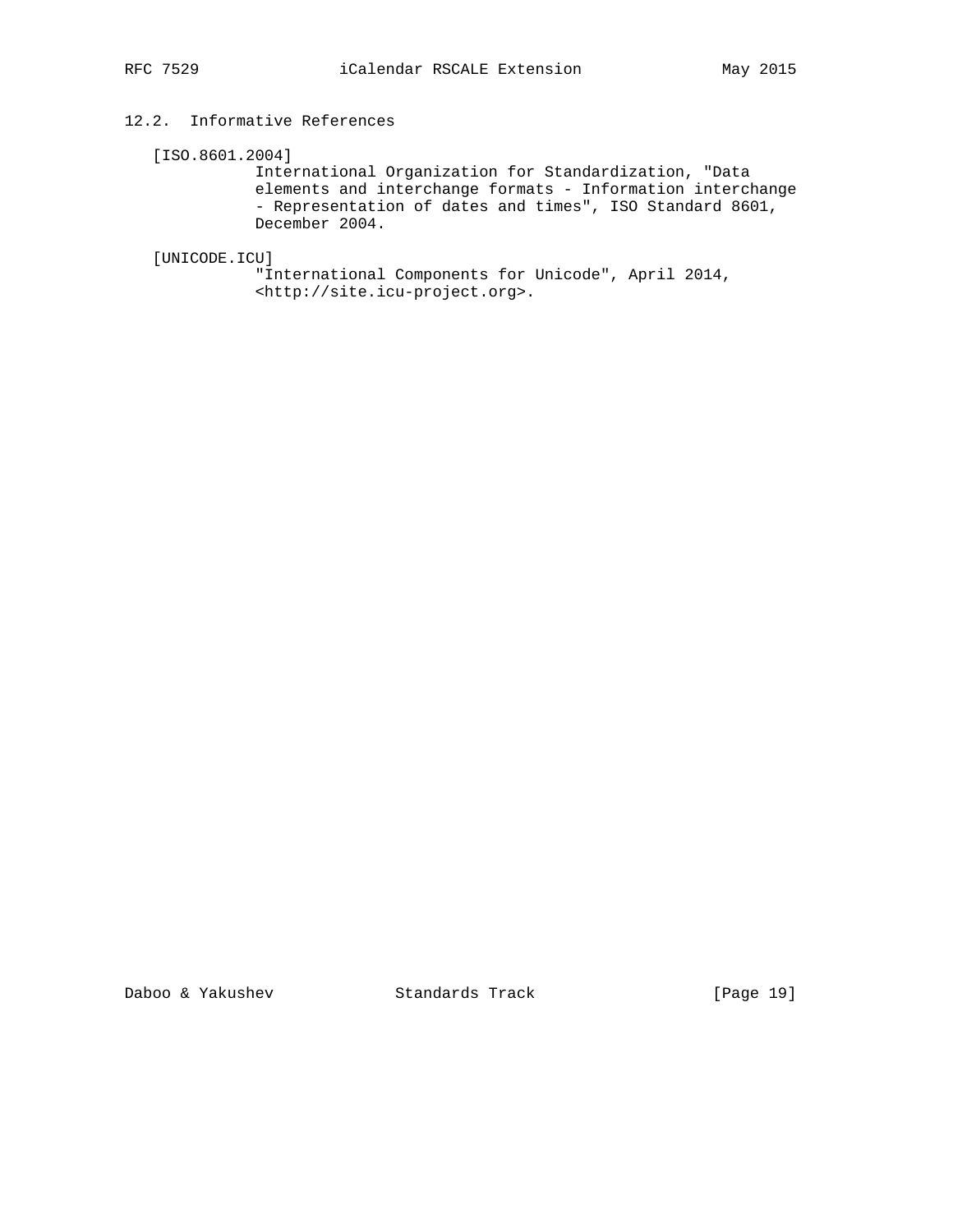```
Appendix A. xCal RELAX NG Schema Update
   The following changes are made to the RELAX NG schema defined in
   Appendix A of [RFC6321].
   # 3.3.10 RECUR
   # This extension adds type-rscale and type-skip,
   # and modifies type-bymonth
   value-recur = element recur {
       type-rscale?,
       type-freq,
       (type-until | type-count)?,
       element interval {
          xsd:positiveInteger
       }?,
       type-bysecond*,
       type-byminute*,
       type-byhour*,
       type-byday*,
       type-bymonthday*,
       type-byyearday*,
       type-byweekno*,
       type-bymonth*,
       type-bysetpos*,
       element wkst { type-weekday }?,
       type-skip?
   }
   type-rscale = element rscale {
      xsd:string
   }
   type-bymonth = element bymonth {
       xsd:positiveInteger |
       xsd:string
   }
   type-skip = element skip {
       "OMIT" |
       "BACKWARD" |
       "FORWARD"
   }
```
Daboo & Yakushev Standards Track [Page 20]